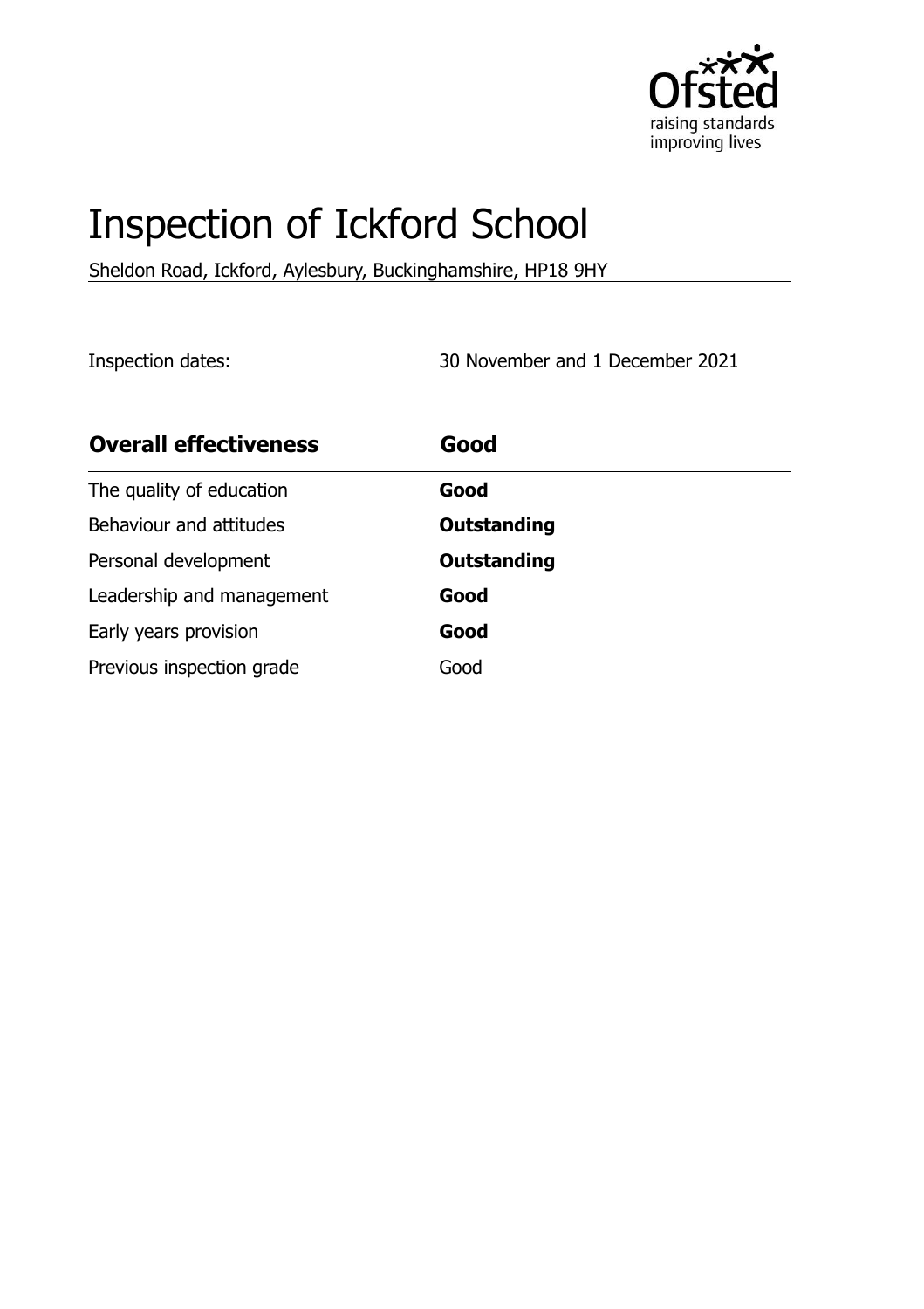

## **What is it like to attend this school?**

Everyone is rightly proud of the children at Ickford. They truly blossom into eloquent, well-rounded young people. Adults and children speak glowingly about the 'Ickford Way' and families do not want their child to leave.

Pupils' behaviour is impeccable. Leaders achieve this gold standard because they set the highest of expectations for pupils' conduct. In all classrooms, pupils' focus is astounding. Nobody distracts each other. Pupils are adamant there is no bullying. Everyone knows the 'steps to stop' anti-bullying mantra. Pupils say they feel safe and that any adult will listen to them.

Pupils receive a good education with some inspiring opportunities. For example, pupils recall classical music concerts and role play in a French café. The enrichment offer for pupils is remarkable. All pupils in key stage 2 learn the violin, they compete in a range of sports and they meet renowned experts in the fields of science, law and the arts. On the sporting field, pupils display excellent team spirit and fairness.

Staff strive to get the best out of pupils. They are ambitious for all. Parents speak highly of the work that leaders and staff do for their children.

#### **What does the school do well and what does it need to do better?**

Leaders have crafted a curriculum with the knowledge and skills that pupils need to succeed by the time they leave Ickford. They have chosen content which ignites pupils' thinking. Specialist teachers in languages, music and physical education enable pupils to learn and do more than most for their age in these subjects.

Across many subjects, pupils' work shows that they know an impressive amount of knowledge. They can talk about genetics, the Spanish Armada and debate a case in front of one of Her Majesty's coroners. In early years, children learn to read music and are introduced to the world of art and sport. Pupils' presentation of their written work, including the quality of their handwriting, is excellent.

However, some subject leaders do not fully understand how pupils' learning develops in their subject. As a result, the order pupils should learn knowledge in is not clearly defined. This means that teachers sometimes select content which is interesting but does necessarily link well to what pupils have learned previously.

The reading culture in the school is first rate. Books are everywhere. Pupils are avid readers and will happily spend their time immersed in a book sat on one of the 'reading' bean bags. Staff provide well-chosen book recommendations to deepen pupils' knowledge of literature. Pupils can request books they would like to read which leaders then purchase for the library.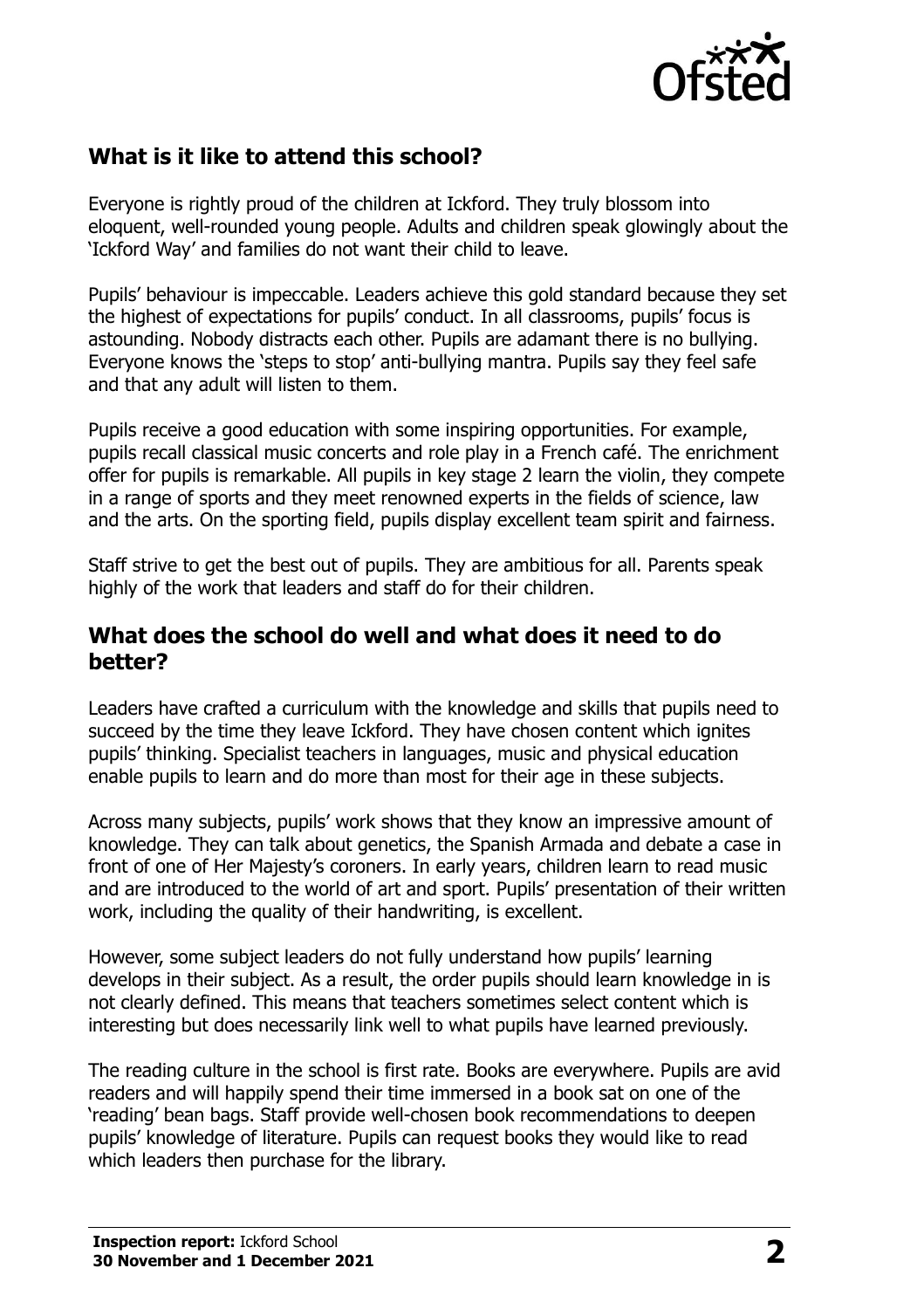

In teaching the youngest children to read and write, phonics is taught daily in a logical and progressive way. Leaders track closely all children to ensure they are remembering the sounds. Pupils learn to spell accurately and they form letters neatly. Although pupils read books to go with the phonics programme, some of these books are not well matched. As a result, pupils' reading progress sometimes slows because they come across words in books that are too hard.

Pupils learn about different religions and cultures. Recently, older pupils were thrilled to hear from a local rabbi. They talk knowledgeably about festivals and holidays, such as Diwali and Thanksgiving. They are highly respectful of everyone.

For pupils with special educational needs and/or disabilities (SEND), leaders expect the same outcomes as for all other children. Leaders train staff well to adapt work set for pupils with SEND without compromising on ambition. They identify as soon as possible any pupils with additional needs, so that pupils get what they need in the classroom. Teachers work directly with all pupils with SEND to ensure they get high-quality teaching. As a result, pupils with SEND achieve well.

At the start of this academic year, the board of trustees went through significant change. It took time to establish new governance with the right skill set and commitment. Consequently, there was a delay in trustees finalising strategic plans and checking that key policies and procedures were in place, including safeguarding. The new trustees have acted quickly to ensure the school is compliant in its statutory duties and well placed to improve further. They recognise further training is needed to support them in executing their duties and holding leaders strongly to account.

Staff love working at Ickford. They feel senior leaders go the extra mile in doing all they can for them. Leaders invest much time into developing staff's skills and checking in regularly on their well-being.

#### **Safeguarding**

The arrangements for safeguarding are effective.

Adults act in the best interests of children. Working in a small school, staff know each child and monitor children's well-being closely. Staff are clear on the procedures for reporting a concern if they think a child may be at risk of harm. Pupils talk confidently about how to stay safe online.

During the inspection, some weaknesses were identified in the school's record keeping. In addition, some staff had not had up-to-date training on key safeguarding issues. Trustees had not checked that all of this had been done when it should. Leaders acted fast and put this right.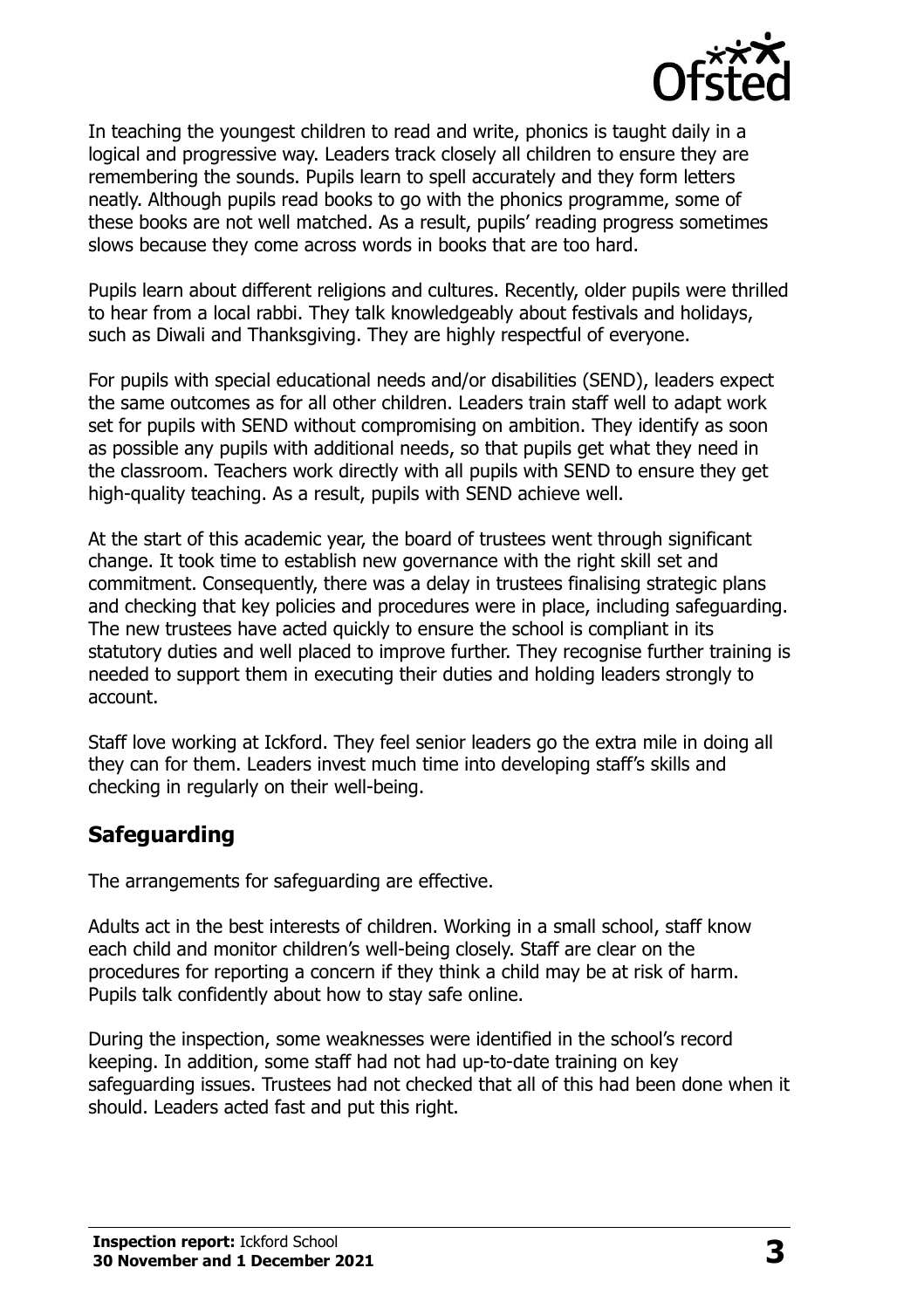

## **What does the school need to do to improve?**

#### **(Information for the school and appropriate authority)**

- In some subjects, leaders have not precisely identified how pupils' knowledge is to be built from the beginning of Reception to the end of Year 6. This means pupils' knowledge does not build as logically as it should and, sometimes, they do not learn things in the best order. Senior leaders need to make sure that all subject leaders are clear about what is taught to pupils when and why.
- Changes within the board of trustees caused some delay in ensuring effective governance. This hampered setting the strategic direction of the school, compliance checks and holding leaders fully to account. The newly formed board possess the right skills and qualities to steer the school firmly, but should have access to ongoing training to fulfil their roles and responsibilities effectively.

#### **How can I feed back my views?**

You can use [Ofsted Parent View](http://parentview.ofsted.gov.uk/) to give Ofsted your opinion on your child's school, or to find out what other parents and carers think. We use information from Ofsted Parent View when deciding which schools to inspect, when to inspect them and as part of their inspection.

The Department for Education has further quidance on how to complain about a school.

If you are the school and you are not happy with the inspection or the report, you can [complain to Ofsted.](http://www.gov.uk/complain-ofsted-report)

#### **Further information**

You can search for [published performance information](http://www.compare-school-performance.service.gov.uk/) about the school.

In the report, ['disadvantaged pupils'](http://www.gov.uk/guidance/pupil-premium-information-for-schools-and-alternative-provision-settings) refers to those pupils who attract government pupil premium funding: pupils claiming free school meals at any point in the last six years and pupils in care or who left care through adoption or another formal route.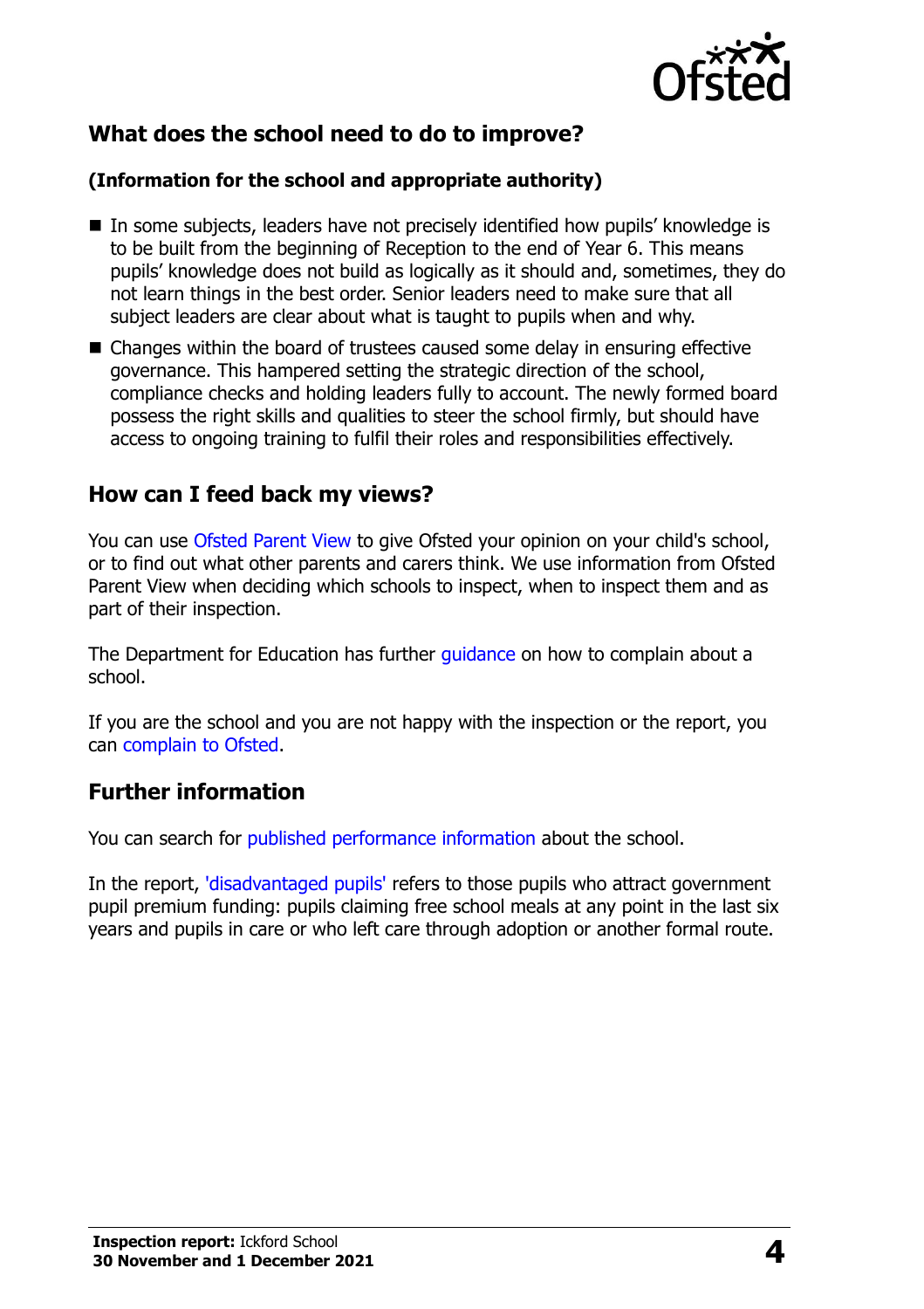

### **School details**

| Unique reference number             | 142847                                                         |
|-------------------------------------|----------------------------------------------------------------|
| <b>Local authority</b>              | Buckinghamshire                                                |
| <b>Inspection number</b>            | 10200907                                                       |
| <b>Type of school</b>               | Primary                                                        |
| <b>School category</b>              | Academy converter                                              |
| Age range of pupils                 | 4 to 11                                                        |
| <b>Gender of pupils</b>             | Mixed                                                          |
| Number of pupils on the school roll | 141                                                            |
| <b>Appropriate authority</b>        | Board of trustees                                              |
| <b>Chair of trust</b>               | <b>Andrew Walker</b>                                           |
| <b>Headteacher</b>                  | John Ronane                                                    |
| Website                             | http://www.ickford.org.uk/                                     |
| Date of previous inspection         | 11 December 2018, under section 8 of<br>the Education Act 2005 |

# **Information about this school**

- The school is part of a single-academy trust known as Ickford Learning Trust.
- A new board of trustees formed in November 2021 to oversee governance of the school. The headteacher was absent from school for the first half of the autumn term.
- The school does not currently use any alternative provision.

#### **Information about this inspection**

The inspectors carried out this inspection under section 5 of the Education Act 2005.

- This was the first routine inspection the school received since the COVID-19 pandemic began. Inspectors discussed the impact of the pandemic with school leaders and have taken that into account in their evaluation.
- Inspectors met with senior leaders, staff and pupils. The lead inspector met several trustees with responsibility for governance.
- Inspectors carried out deep dives into these subjects: early reading, mathematics, science and history. To do this, they met with subject leaders, had discussions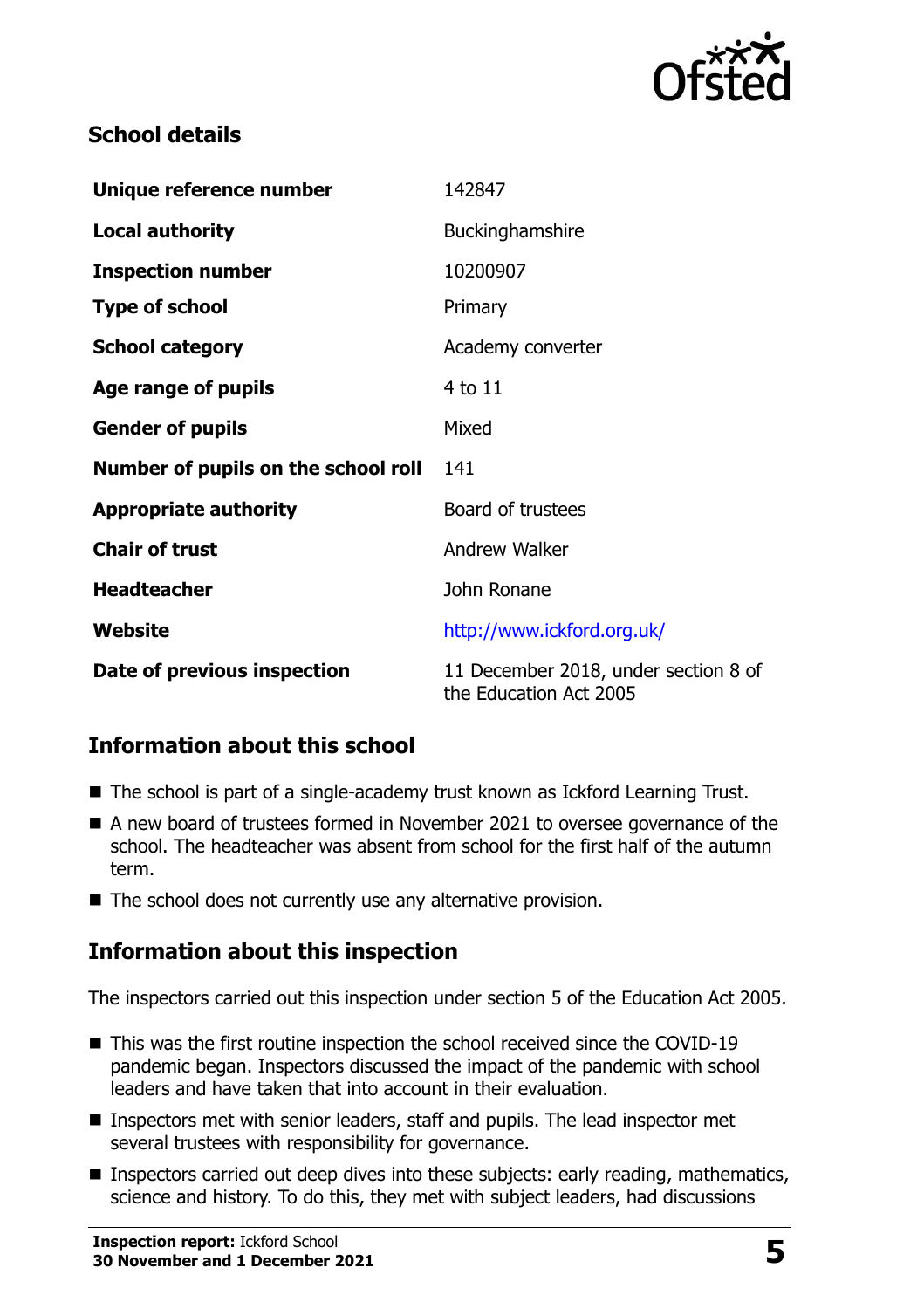

with staff and pupils, visited lessons and looked at pupils' work. Inspectors also considered leaders' plans for geography and physical education.

- Pupils were observed reading to a familiar adult by the lead inspector.
- To evaluate the effectiveness of safeguarding, inspectors spoke with staff and pupils. The lead inspector met with the designated safeguarding lead to examine records and actions. This included sampling a range of safeguarding documentation. Inspectors reviewed checks on the safer recruitment of staff.
- Inspectors met with pupils from different year groups to talk about their learning and experiences at school.
- The views of staff and parents were gathered through discussions and Ofsted's online surveys.
- The inspection team scrutinised a range of documentation provided by the school. This included the school improvement plan, self-evaluation form, policies, curriculum documents, pupil premium strategy, published information about pupils' performance and minutes of governance.

#### **Inspection team**

James Broadbridge, lead inspector Her Majesty's Inspector

Alison Ashcroft **Contract Contract Alison Ashcroft** Contract Ofsted Inspector